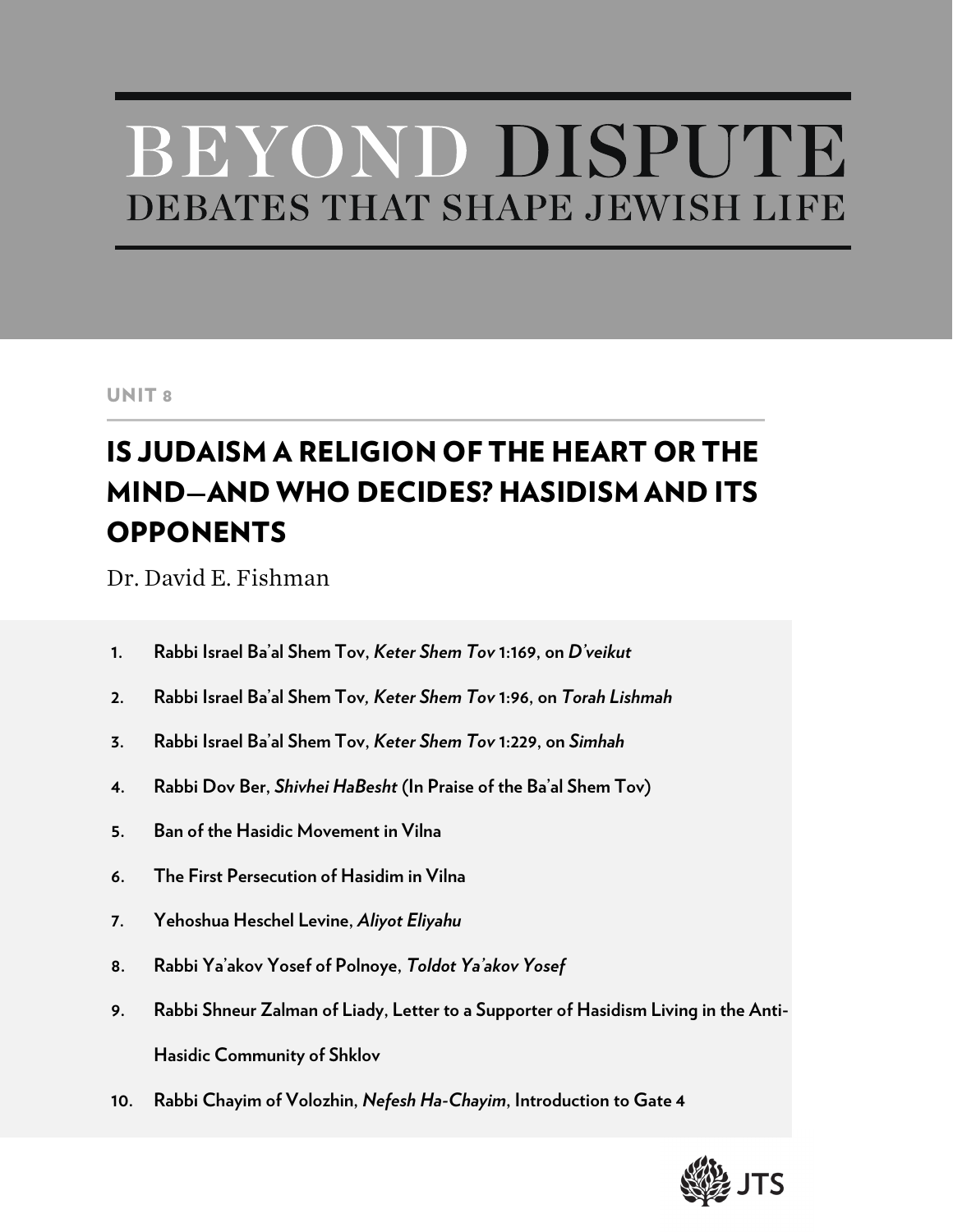

### DR. DAVID E. FISHMAN

David E. Fishman is a professor of Jewish History at The Jewish Theological Seminary, teaching courses in modern Jewish history. He also serves as director of Project Judaica, JTS's program in the Former Soviet Union (FSU) which is based at Kyiv-Mohyla Academy University (Kiev). Dr. Fishman is the author of numerous books and articles on the history and culture of East European Jewry. His most recent book, *The Book Smugglers: Partisans, Poets, and the Race to Save Jewish Treasures from the Nazis* (ForeEdge, 2017), was the recipient of the Jewish Book Council's 2017 National Jewish Book Award. *The Book Smugglers* has been hailed as "*Monuments Men* for book lovers" and "first rate scholarship that pulses with the beat of a most human heart." Previous books include *Russia's First Modern Jews* (New York University Press, 1996) and *The Rise of Modern Yiddish Culture* (University of Pittsburgh Press, 2005).

For fifteen years (1988–2003), Dr. Fishman was editor in chief of *YIVO-Bleter*, the Yiddish-language scholarly journal of the YIVO Institute for Jewish Research. He is a member of the Academic Committee of the United States Holocaust Memorial Museum and serves on the editorial boards of *Jewish Social Studies* and *Polin*. Dr. Fishman is a dynamic and engaging teacher and has taught in diverse Jewish communities across North America. Learn more at www.jtsa.edu/david-fishman.



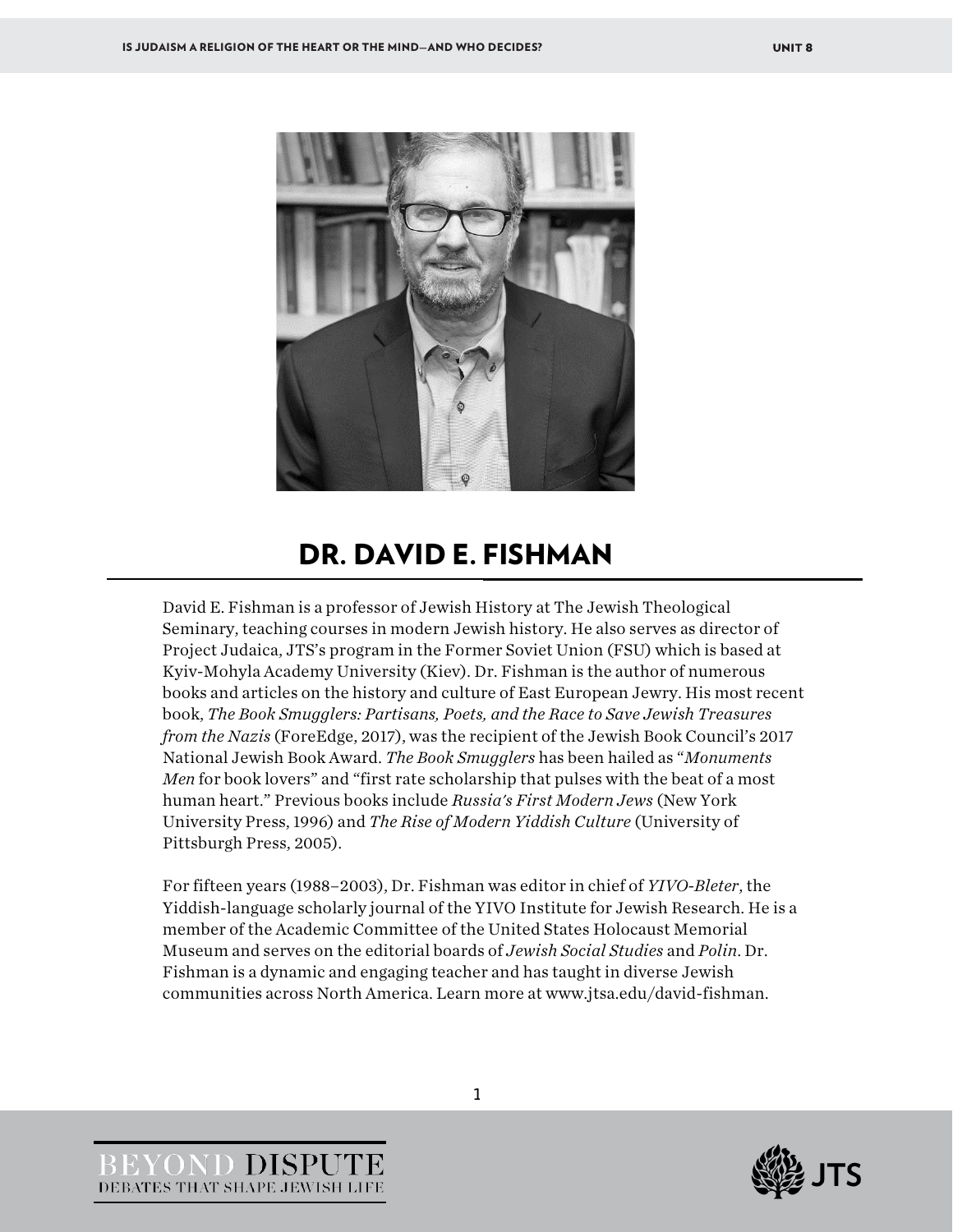#### 1. Rabbi Israel Ba'al Shem Tov, Keter Shem Tov 1:169, on D'veikut

*Also known as the Besht; founder of Hasidism (Poland, c. 1700–1760).* Keter Shem Tov *is a collection of his interpretations of the Torah published in 1794.*

It is a great thing to keep in mind always that you are with the Creator, and that He surrounds you on all sides, as it is written, "Happy is the man who, when he thinks not of God, [this is considered] to him as a sin" (Psalm 32:2). This means that the instant you stop thinking of your attachment (*deveikut*) to God, you incur a sin. You should be so attached (*davuk*) to God that you won't need to reconsider from time to time that you are with Him.…You should fulfill the verse "I have set the Lord always before me" (Psalm 16:8), as stated in Shulhan Arukh, Orah Hayyim, section 1.

מַעֲלָה גְדוֹלָה כְּשֵׁאֲדָם מְחַשֵּׁב תַּמִיד שָׁהוּא אֵצֶל הַבּוֹרֵא יִתְבַּרִךְ, וְהוּא מַקִּיף אוֹתוֹ מִכּל צְדִדִיו, כְּמוֹ שֶׁכַּתוּב, אַשָּׁרֵי אִדָם לֹא יחשׂב ה' [לוֹ עִוֹן] (תהילים לב, ב). פי' כִּשְׁרגע אִינוּ מִחְשָׁב בַּדְבִיקוּת ה' יִתְבַּרְדָּ, לוֹ עָוֹן. וְיִהְיֶה דַבוּק כָּל כַּךְּ שֶׁלֹּא יְהֵא צַרְיךָ לִיישֵׁב אֶת עַצמוֹ בְּכַל פַּעָם שֶהוּא אֶצְלוֹ יִתְבַּרַךָּ... וְיקַיֵים שָׁוִיתִי ה' לְנֵגְדִי תַמְיד (תהילים טז, ח), כּמוֹ שֵׁכַּתוּב בִּשׁוּלחַן עַרוּך אוֹרַך חַיִים סימן א'.

#### 2. Rabbi Israel Ba'al Shem Tov, Keter Shem Tov 1:96, on Torah Lishmah

The main point of studying Torah is to attach (*yidbak*) oneself to the inner spiritual light of the Infinite One, which is contained in the letters of the Torah. That is what is called "study for its own sake." Regarding this Rabbi Meir taught: "Whoever studies Torah for its own sake merits many things, and the Torah's secrets are revealed to that person" (Pirkei Avot 6:1). This means that such a person will know the future and all that will happen to him from within the Torah.

... שֶׁעָיקַר עֵסֶק תּוֹרַה הוּא שֶׁיִּדְבַּק אֵת עצמוֹ אֶל פְּנִימִיּוּת רוּחנִיוֹת אוֹר א״ס שֶׁבְּתוֹךְ אוֹתְיוֹת הַתּוֹרַה, שֶׁהוּא נִקְרַא לִימּוּד לִשָּׁמִהּ. שֶׁבַּזֶּה אִמַר ר' מֵאִיר: כַּל הַעוֹסֻק בַּתּוֹרַה לְשָׁמַהּ זוֹכֶה לִדְבָרִים הַרְבֶּה, וּמְגַלִּין לוֹ רַזֵי תּוֹרַה, ר"ל שֶׁיֵּדַע עֵתְידוֹת וְכַל מְאוֹרְעוֹתַיו מִתּוֹךְ הִתּוֹרֵה...

#### 3. Rabbi Israel Ba'al Shem Tov, Keter Shem Tov 1:229, on Simhah

Prayer that is said with great joy is certainly more worthy and desirable to God than prayer said with sadness and weeping. A parable for this: When a pauper asks, requests, and pleads before a human king, with great weeping, the king only gives him a small amount. But when a nobleman arranges for a king a great celebration, and in midst of his praises also

YOND DISPUTE DEBATES THAT SHAPE JEWISH LIFE

...התּפילה כּשַׁהיא בִּשְׂמחה גדוֹלה, בּוודאי... יוֹתֵר חַשׁוּב וּמִקוּבַּל לְפָנַיו יוֹתֵר מִתְפִילַּה בְּעַצְבוּת וּבְכִיַּה. מַשַׁל עַל זֶה: כְּשֶׁעַנִי שׁוֹאֵל וּמְבַקֵּשׁ וּמִתְחַנֵּן לִפְנֵי מֶלֶךְ בַּשָׂר וַדָם בִּבְכְיַּה גְדוֹלַה, אַף עַל פִּי כֵן אֵינוֹ נוֹתֵן לוֹ אֵלַּא דָבָר מוּעָט. אֲבָל כִּשֶׁהַשָּׂר מִסַדֵּר לִפְנֵי מֵלֵךְ שָׂמְחָה גְדוֹלָה, וּמִתּוֹךְ הַשֶּׁבַח מְבַקֵּשׁ גַּם בַּקָּשָׁתוֹ, אָז

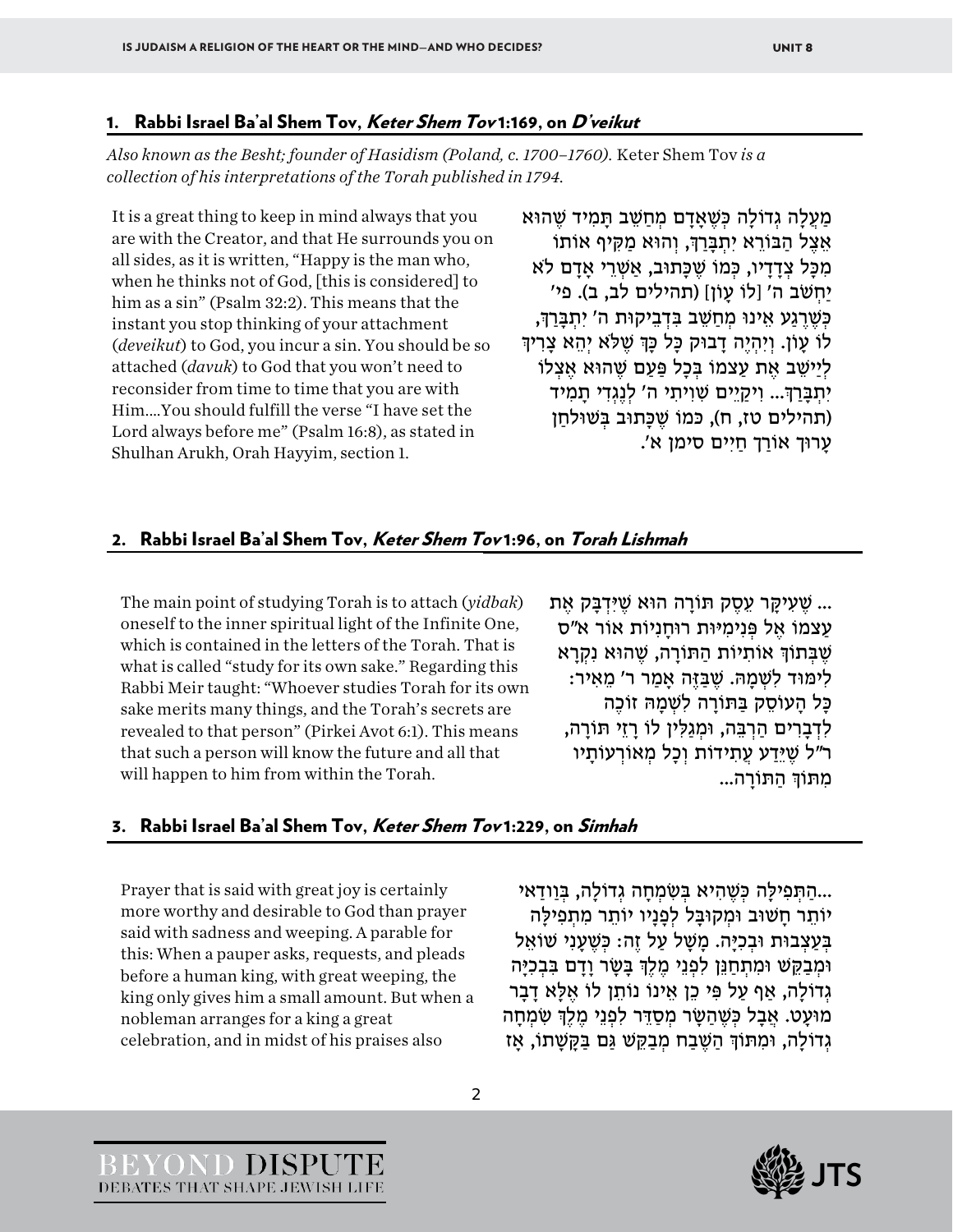makes his request, the king gives him a large gift, as is fitting for a nobleman.

נוֹתֵן הַמֶּלֶךְ מַתַּנַה מְרוּבַּה, כְּמוֹ שֵׁנּוֹתְנִים לשׂררוּת.

#### 4. Shivhei HaBesht, compiled by Dov Ber of Linits, [1](#page-3-0)815<sup>1</sup>

*Also known as the Great Magid of Mezritsh; disciple and successor of Rabbi Israel Ba'al Shem Tov (Poland, Belarus, and Ukraine, 1704–1772).* 

Once they had to say Hallel, since it was either the first day of the Hebrew month or one of the intermediate days of Passover. Rabbi Abraham was reciting Shaharit before the ark, and the Besht was praying in his usual place…During the voiced eighteen benedictions [i.e., the repetition of the Amidah], the Besht trembled greatly as he always did while praying. Everyone who looked at the Besht while he was praying noticed this trembling… Rabbi Wolf Kotses, the Hasid, looked at his face. He saw that it was burning like a torch. The Besht's eyes were bulging … I already knew from his best disciples that he used to utter a great cry and pray louder than anyone else.

פַּעַם אַחַת הַיוּ צְרִיכִים לֵאמֹר הַלֵּל, שֶׁהַיָּה רֹאשׁ חוֹדשׁ אוֹ חוֹל הִמּוֹעַד שַׁל פַּסַח, וְהִיה רבִי אברהם הנ"ל מתפּלל תִּפִילֹת שַׁחְרִית לִפְנֵי הִתִּיבָה וְהִבֵּעָל שֵׁם טוֹב התִפַּלִּל בִּמְקוֹמוֹ....וּבִשְׁמוֹנָה עָשְׂרָה שַׁל קוֹל רִם נִתְרַעֵד הִבַּעַל שֵׁם טוֹב רְעָדָה גְדוֹלָה, וְהִיה רוֹעֵד וְהוֹלֵךְ כִּדַרְכּוֹ לִרְעוֹד בִּתְפִילַּתוֹ תַּמְיד, וּמִ י שֶׁ רָ אָה א וֹתוֹ בִּ שְׁ עַ ת הַ תְּ פִ ילָּ ה רָ אָה הַרְעִידַה שֶׁלּוֹ....וּבָא הֶחַסִיד רַבִּי וולף קיצעס וְהֶצֵיץ בְּפַנַיו, וְהִנֵּה בּוֹעֵרוֹת כְּלַפִּידִים, וְעֵינַיו בּוּלְטוּ...כִּי כֵן שַׁמַעִתְּי כַּמַה פְּעָמִים מִבְּחִירַיו, כִּי הַיַה מְנַשֵּׂא רֹאשׁ כּוּלַם וְהַיַה מִתְפַּלֶל בִּזְעָקָה גְדוֹלָה.

#### 5. Ban of the Hasidic Movement in Vilna, 177[2](#page-3-1)<sup>2</sup>

To our beloved brethren, the chosen of God, who follow the ways of their ancestors and observe the way of the Lord. You have surely heard that a new group has arisen, not imagined by our ancestors, who call themselves Hasidim. In every city they form an association of those who leave the [established] synagogues and houses of study, separating themselves from the community [see Avot 2:4]. "And the earth was split open by their uproar" (I Kings 1:40), the uproar of their house of prayer. Their practices are different, they have changed the liturgy coined by our sages….They

אֲהוּבֵינוּ אַחֵינוּ בְּחִירֵי ה', אֲשֶׁר הוֹלְכִים בְּדִרְכֵי אֲבוֹתֵיהֶם לִשְׁמוֹר דֶּרֶךְ ה'. הֲלֹא שְׁמַעְתֵּם אִם לֹא יְדַעְתֵּם, כִּי חֲדָשִׁים מקרוֹב בַּאוּ אַשָׁר לֹאַ שַׁעְרוּם אַבוֹתִינוּ, וּמְכִנּיִם שִׁמֵם חִסִידִים. וּבְכָל עִיר וְעִיר עוֹשִׂים אֲגוּדוֹת עִיזוּב בַּתֵי כְנֵסִיּוֹת וּבִתֵי מִדְרַשׁוֹת, רַק פּוֹרְשִׂים עַצְמַם מִן הַצִּיבּוּר. וַ תִּ בָּ קַ ע הָ אָרֶ ץ לְקוֹלָם (מלכים א, א, מ), קוֹל בֵּית תְּפִילָתָם. וְדָתֵיהֶם שׁוֹנִים, בְּשַׁנּוֹת ּ אֶת טַעֲמָם מַטְבֵּעַ שֵׁטָּבְעוּ חֵכָמִים....בָּטְלוּ





<span id="page-3-0"></span><sup>1</sup> *In Praise of the Ba'al Shem Tov,* ed. and trans. Dan Ben Amos and Jerome M. Mintz (Bloomington: Indiana University Press, 1972), 50–51.

<span id="page-3-1"></span><sup>2</sup> In Mordechai Vilensky, *Hasidim u-Mitnagdim* (Jerusalem: Mossad Bialik, 1970), 62–63.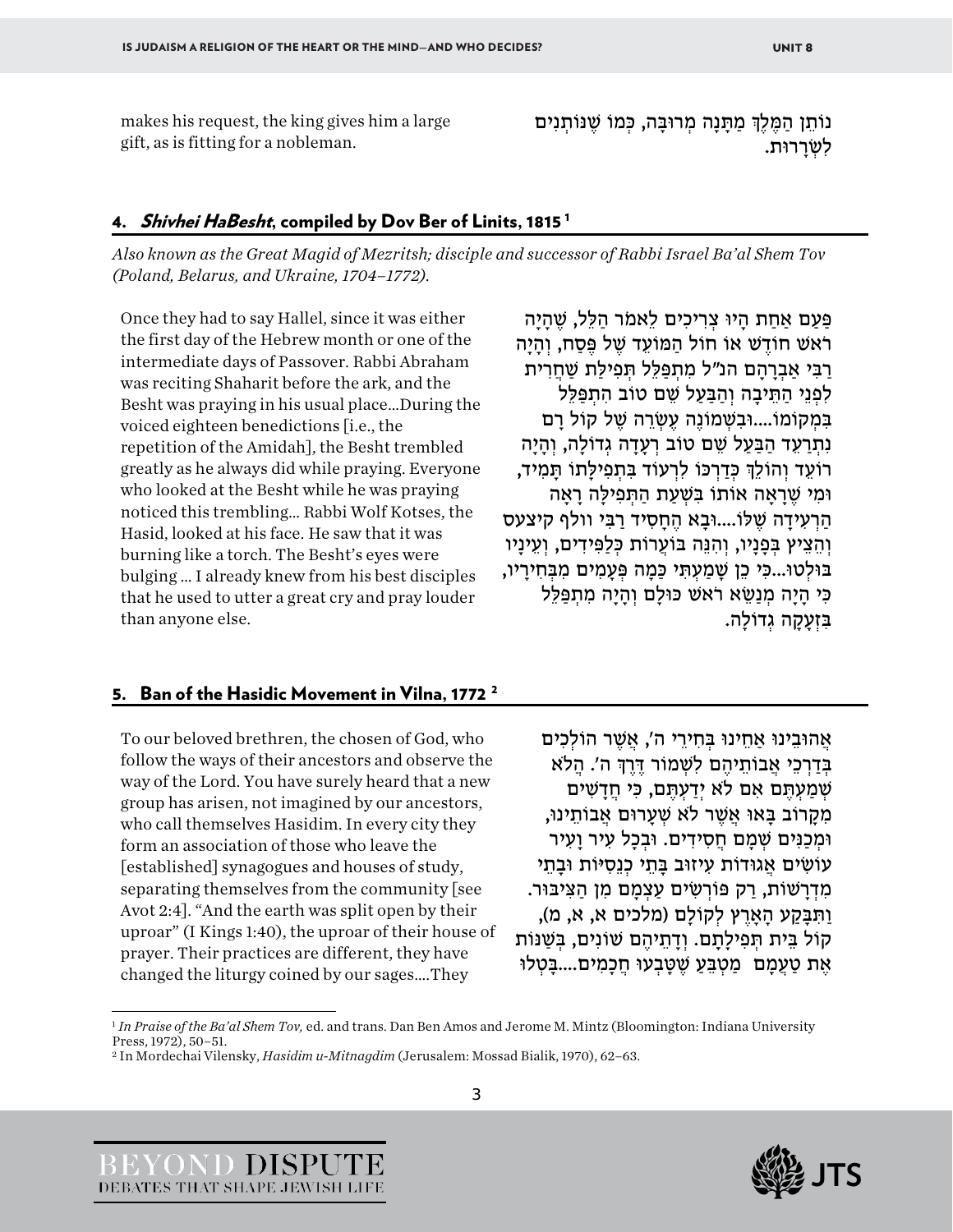have abandoned Torah study and spend all their days in frivolous speech and debauchery.… They dishonor the famous and extraordinary Torah scholars of our generation.…All their days are like holidays, and [they believe] they are rewarded for refraining from Torah study, as is well known... Now please listen, brothers; take to heart and see the consequences of this sect…Aren't the earlier troubles we had from such sects enough? [3](#page-4-0) Now a new one has sprung forth, "a stock sprouting poison weed and wormwood" (Deut. 29:17)….Whoever hears and sees these words should gird his loins like a man, and turn their evil intention against them, to fight them off and pursue them, as much as Jews have the ability. And from there we must disperse them so that they not gather in a minyan.

תַּלְמוּד תּוֹרָה וּמְבַלִּים כָּל יִמֵיהֵם בִּדְבְרֵי . היתּוּל והֹללוֹת....

מְבַזִּים תַּלְמִידֵי חֵכֲמִים מְפוּרְסָמִין יְחִידֵי הַ דּוֹ ר...וְ כָל יְמֵ יהֶ ם כְּ חָ גִים וֹמוּ עֲדִ ים, וּמְקִבְּלִים שֵׂכָר עַל הַפְּרִישַׁה מִן הַתּוֹרַה, כַּ אֲ שֶׁ ר יָדוּעַ וּמְ פ וּרְ סָ ם .... וְעַתַּה שָׁמְעוּ נַא אַחֵינוּ שִׂימוּ עַל לְבַבְכֶם וּרְאוּ אֶת הַנּוֹלַד מִכָּת זוֹ...וְלֹא דַי מִצַּרוֹת הָרִאשׁוֹנוֹת אֲשֶׁר הַיוּ מִכַּתוֹת כַּיּוֹצֵא בַּהֶם, ּוּבַעֲוֹנוֹתֵינוּ יַצְאוּ מַה שֶׁיַצְאוּ, אַף גַּם עַתַּה

חֲדָשָׁה תִצְמַח, שׁוֹרֵשׁ פּוֹרֶה רֹאשׁ וְלַעֲנָה.... וְכָל הַשׁוֹמֵעַ וְרוֹאֵה אֶת דְּבָרִים יֶאֱזוֹר כְּגֶבֶר חֲלָצִיו לְהִשִׁיב מִחֲשַׁבְתָּם הרִעָה עָל רֹאשִׁם, לְהוֹדְפָם וּלְרוֹדְפָם עַד מְקוֹם שִׂיד יְשָׂרַאֵל מַגַּעַת, וּמִשָּׁם יַפְיצוּם לְמַעַן לֹא יִתְחַבְּרוּ בַּ מִּ נְיָן.

#### 6. The First Persecution of Hasidim in Vilna, 1772 [4](#page-4-1)

And when letters came from Shklov to us, the holy community of Vilna, the Gaon [Rabbi Elijah, the Vilna Gaon (1720–1797)] declared: "The holy community of Shklov is right. This clan, they are heretics. They should be thrown into a pit and not lifted out of it" [Babylonian Talmud, Avodah Zarah 26b].

And the main organizer of this sect [in Vilna] was one named Isser, who is like his name,<sup>[5](#page-4-2)</sup> and the second was one named Hayyim, who was the preacher of the community….This Hayyim said of the Vilna Gaon: "He is false, his Torah is false and his faith is false….

[In response,] there was a ruling to expel and disperse the minyan of the Karliner Hasidim…Hayyim was fired from his position as preacher. He was excommunicated for a thirty-day term. And Hayyim left the city….

Afterwards, the communal elders convened, with two sets of rabbinic judges and the communal rabbi. They ruled to burn their writings, near the manacles [in the

וּכְשׁבָאוּ הַכְּתָבְים מִשְׁקלָאב כָּאן<br>לִקְהל קדוֹש וְוילְנִא, אֵזֵי אמר הגּאוֹן הנ"ל: "הַ דִּ ין עִ ם ק"ק שְׁ קלָאב, ַ בַּאֲשֶׁר שֶׁהַמְּשָׁפַּחָה הנ״ל הֶמֵּה אַפִּיקוֹרְסִין, וּמוֹרִידִין וְלֹא מַעֲלִין [עבודה זרה כו ע"ב]. וּבְתוֹךְ הכּת 'הַיָּה רֹאשׁ הַמְאַסֶף הַרְאשׁוֹן מו אִיסוּר בַּקוֹרְאֵי שָׁמוֹ, וְהַשֵּׁנִי הִרֹב מו' חַיִּים, מַגִּיד דְּכָאן....וְהֵשִׁיב מו' חַיִּים<br>עַל הַגַּאוֹן הנ״ל שֶׁהוּא שֶׁקֵר וְתוֹרַתוֹ ְשֶׁקֶר וַאֱמוּנַתוֹ שֶׁקֶר....וְהִיה פְּסַק תֵּיכֶף לְגָרֵשׁ וּלְפַזֶּר אֶת הַמִּנְיָן שֵׁל קארלינר....נִסְתַּלֵּק מוהר״ר חַיִּים מֵן הַמְּגִידוֹת. ומו' חַיִּים קִיבֵּל נְזִיפַה וּ נִידּוּי עַל עַצְמוֹ ומו' חיּים נַסַע...ואח"כ יַשְׁבוּ הַרוֹזְנִים וְגַם שָׁנֵי כְּתוֹת דַּיַּינִים וְהַגֵּאוֹן אַב בֵּית דִין. וְהַיָּה פְּסַק לִשְׂרוֹף אֶת הַכְּתַבְים





<span id="page-4-0"></span><sup>3</sup> "Sect" is a polemical term. Here they are likely referring to Frankist and Sabbatean messianic movements.

<span id="page-4-1"></span><sup>4</sup> In Mordechai Vilensky, *Hasidim u-Mitnagdim* (Jerusalem: Mossad Bialik, 1970), 64–65.

<span id="page-4-2"></span><sup>5</sup> A pun between the Yiddish name "Isser" and the Hebrew word *issur*, meaning "prohibition."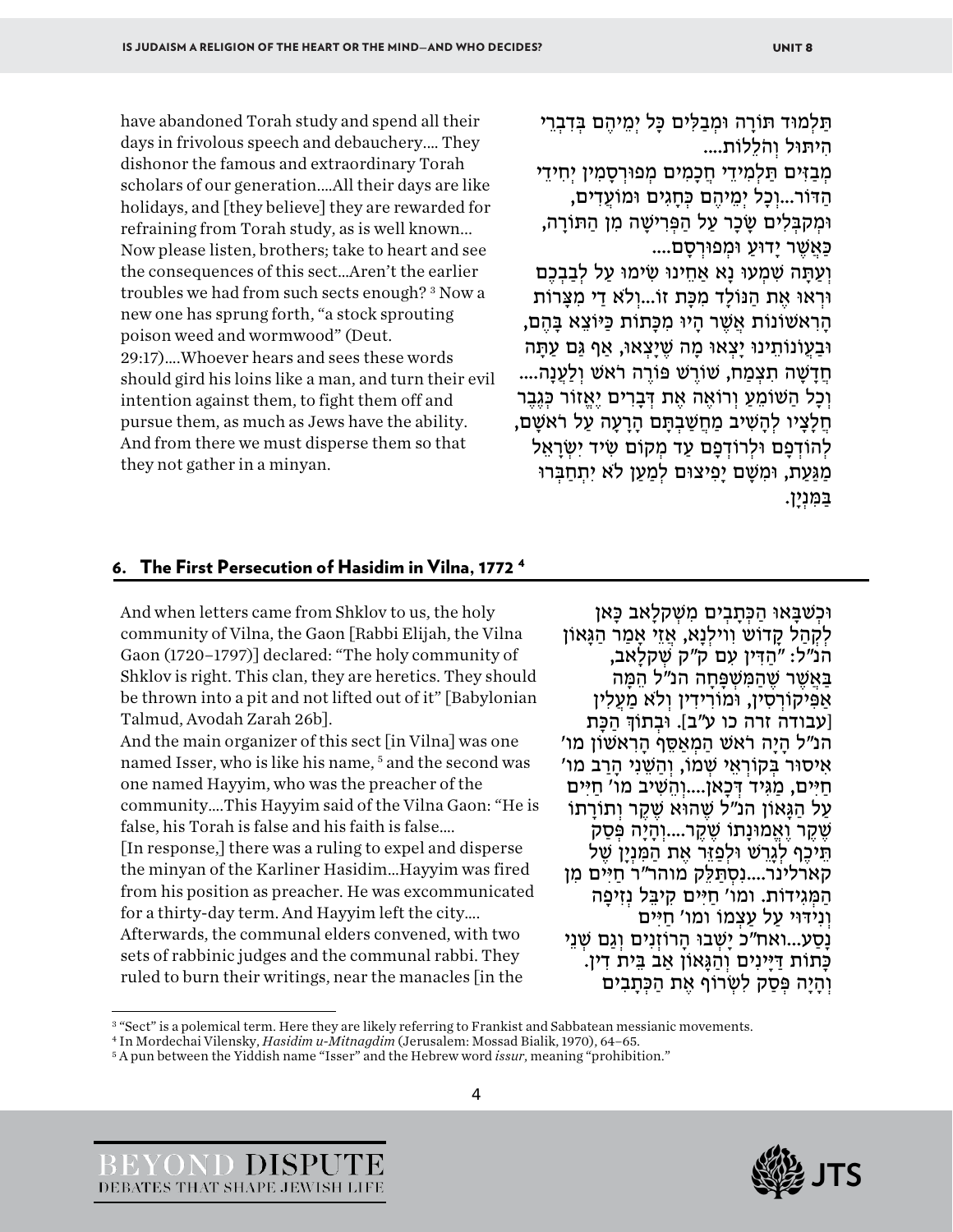great synagogue] before the beginning of Kabbalat Shabbat services. And [they ruled] that Isser, their main organizer, should go up to the top step [in front of the ark in the great synagogue], before *Shokhein Ad* [the beginning of the Shabbat Shaharit service], and no minyan will gather in any other synagogue except for the great synagogue [on that Shabbat]. There, he will recite the confession as composed by the rabbinic court. And the *shamash* [synagogue administrator] will excommunicate them, and all who joined him.

שֶׁלָּהֶם אֵצֵל הקונ״ע קוֹדֶם קַבָּלַת<br>שַׁבּת. ומו' אֵיסר רֹאשׁ המַאִסֵּף יעלה במעלה עליוֹנה שִׁבַּת קוֹדִם שׁוֹכֵן עַד, וּבְכָל בֵּית הַכְּנֶסֶת וּבֵית<br>המִדְרֹשׁ לֹא יִהְיֶה שׁוּם מִנְיַן בִּכִאן, רַ ק הַ כֹּ ל יִהְ יֶה בְּ בֵית הַ כְּ נֶסֶ ת וּבְ בֵית הַמְּדְרַשׁ הַגֵּדוֹל, וְיִתְוַדֶּה כִּפְי הַנּוּסַח אֲשֶׁר יִצָא מִבֵּית דִּין. ואח״כ יַחֲרִים הַשָּׁמַּשׁ אוֹתֵם וְכָל הַנְּלְוִים אֵלְיו.

#### 7. Yehoshua Heschel Levine, Aliyot Eliyahu, 185[6](#page-5-0)<sup>6</sup>

*Renowned Torah scholar and Rosh Yeshiva at the Volozhin yeshiva (Lithuania and Belarus, 1812– 1883).* Aliyot Eliyahu *was the first book written about the Vilna Gaon and is the source of much of what we know about him.*

All his virtues were the consequence of his diligence…He took upon himself never to sleep more than two hours in a single day….He never walked four cubits without [a book of] Torah and Tefilin, and never engaged in idle conversation….If one of his sons [who lived in other cities] came to visit him, he would greatly rejoice, not having seen him for a year or two, but he would not ask him about his material welfare. After he [the son] rested from his journey for an hour, he [Rabbi Elijah] would hasten him to return to his studies, and would say: "On the road, you were idle from study; you will make it up in my house." Behold my brother, how great is the spiritual delight and sweetness of the God-fearing, who leave the ways of this world and its affairs to labor in the [study of] Torah and the commandments! There did not arise like him in his [explication of] Torah, in his numerous compositions on the written Torah, the Oral Torah, and the secrets of the Torah. He composed more than seventy volumes.

#### תִּרְאֶה שֶׁכּוּלָם בַּאוּ בְּתַכְלִית

הּחֵרִיצוּת....קִיבֵּל עַל עַצְמוֹ כַּל יִמִיו שַׁלֹּא לישו יוֹתר ב' שִׁעוֹת בּמִעָת לִעָת....מֵעוֹדוֹ לֹא הִלְךְּ ד' אִמוֹת בְּלֹא תוֹרָה וּתְפִילִין, וְלֹא שָׂח שִׂיחַה בְּטֶלָה מְיַּמֵיו...וְאִם בַּא אֶחַד מִבּנִיו בְּגְבוּלוֹ, גִּם כִּי הָגְדִיל הַשְׂמְחָה כִּי לֹא רַאֲה אוֹתוֹ שַׁנַה אוֹ שְׁנַתַיִּים, אֶפֶס לֹא שָׁאַל אוֹתוֹ עַל עִנְיַן פַּרְנַסַתוֹ, וְכַאֲשֶׁר נַח מִדַּרְכּוֹ שִׂיעוּר שַׁעַה אחת, מִהֶר יְמִהֲרֶנוּ שׁוּב לִקְבּוֹעַ סֵדֶר לִימּוּדוֹ. וְכֹה אַמַר: בַּדֶּרֶךְ, בִּטַּלְתַּ מִלְהַשָּׁלִים שִׁיעוּר סֵדֶר לִימּוּדְךָ, הוּא יְ שׁוּלָּ ם בְּ בֵיתִ י.

ּרֹיְאֵה אַחִי וְהַבִּיטֵה, מֵה רַב טוּב הַעוֹנֵג וְהַעֲרֵבוּת בְּנַפְשׁוֹת הַיְרֵאִים הַעוֹזְבִים ַ דַּרְכֵי עוֹלַם הַזֶּה וֶעֱסָקֶיהַ לַעֲמוֹל בַּתּוֹרַה וּבַמְצְווֹת...לֹא קַם כָּמוֹהוּ בְּתוֹרַתוֹ בִּרְיבּוּי חִ יבּוּרָ יו בַּ תּוֹרָ ה שֶׁ בִּ כְתָ ב וְ שֶׁ בְּ עַ ל פֶּ ה וּבַ נִּ תָּ סְ ר תוֹ , חִ יבֵּ ר וֹי תֵ ר מִ שִׁ בְ עִ ים כְּ רָ כִים.





<span id="page-5-0"></span><sup>6</sup> Vilna, 1871; accessible at[: http://hebrewbooks.org/14220,](http://hebrewbooks.org/14220) 14, 15, 17, 25.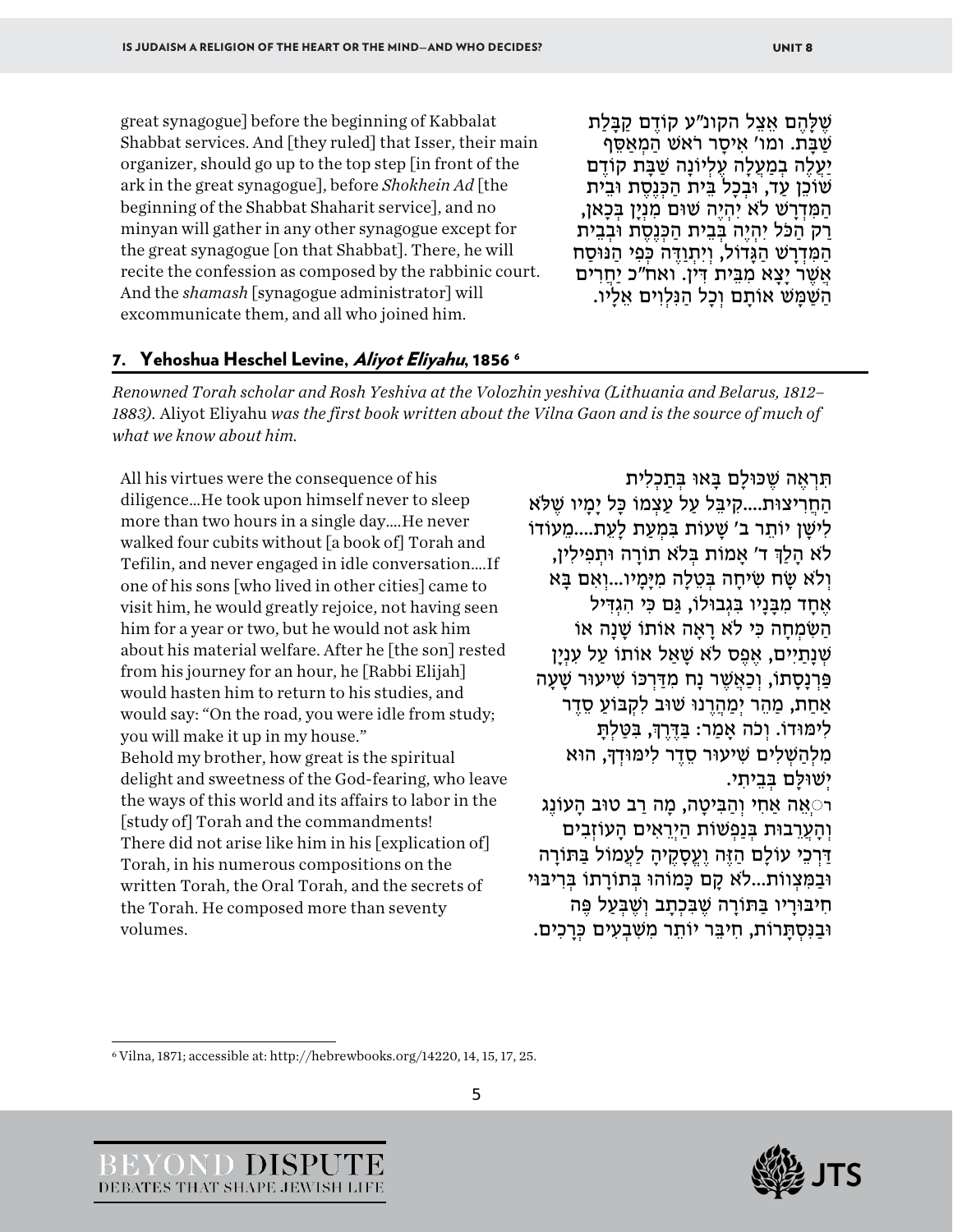#### 8. Rabbi Ya'akov Yosef of Polnoye, Toldot Ya'akov Yosef, 1780<sup>7</sup>

*Disciple of Rabbi Israel Ba'al Shem Tov and author of the first published Hasidic book (Ukraine, 1710–1784).*

The purpose of the entire Torah and the mitzvot, the reason they were given, is in order that one can have the privilege of attaching oneself to God, may He be blessed, as it is written "to Him shall you hold fast" (Deuteronomy 10:20). But with the passing of the years, hearts have grown smaller, and people fail to understand this matter. Instead they make the Torah into a crown with which to aggrandize themselves (see Avot 4:5), and to glorify themselves….When one learns a single law, one glorifies oneself a bit, and when one learns more, one glorifies oneself more….Behold the Talmudic scholars who break their footsteps going from city to city [to study Talmud]….This explains the verse "Why do you break, and stray even further: (Isaiah 1:5). The more they break their footsteps to go to a yeshiva to study, the more they stray and distance themselves from God.

תַּכְלִית כַּל הַתּוֹרַה וְהַמְּצְוֹת, לֹא נִיתִּנוּ אֶלָּא כְּדֵי שֵׁיִּזְכֶה לִידְבַּק בּוֹ יִתבַּרַךְ, כְּמוֹ שֶׁכַּתוּב: "וּבוֹ תִדְבַּק" (דברים י, כ)....וּבְרִבּוֹת הַשָּׁנִים נִתְמַעֲטוּ הַלְּבְבוֹת לְהִבְין וּלְהַשְׂכִּיל ע"ד הנ"ל, רַק לַעֲשׂוֹת מֶהַתּוֹרָה עֵטֲרָה לְהְתְגַּדֵּל בַּהֶם וּלְהִ תְ פָּ אֵ ר בָּ הֶ ם.... וּכְ שֶׁ לּוֹמֵ ד הֲלָכָה אַחַת מִתְפָּאֵר מְעַט, וּכְשֶׁלּוֹמֵד יוֹתֵר מִתְפַּאֵר יוֹתֵר....וְהִנֵּה הִתִּלְמִידֵי חֲכִמִים הַמְכַתְּתִין רַגְלֵיהֶם לֵילֵךְ מֵעָיר לִעְיר....וּבַזֶּה יוּבַן :עַל מַה תְּכּוּ [עוֹד תוֹסִיפוּ סַרַה] (ישעיה א, ה), שֶׁמְכַתְּתִין ְרַגְלֵיהֶם לִילֵךְ בִּישִׁיבַה לִלְמוֹד, עוֹד 'תוֹסִיפוּ סַרַה לְהָתְרַחֶק וְלַסוּר מֵה יתבּרךּ.

#### 9. Rabbi Shneur Zalman of Liady, Letter to a Supporter of Hasidism Living in the Anti-Hasidic Community of Shklov, 1787 [8](#page-6-1)

*Founder of Chabad Hasidism (Lithuania and Russia, 1745–1813).*

While I don't know you, and have never seen you, I have heard about you—that the spirit of the Lord moves you, and that you did not join the laughers and mockers of those who wish to serve the Lord truly, with "service of the heart—that is prayer" (Babylonian Talmud, Ta'anit 2b). Their hands are uplifted with regard to Torah [study] and acts of kindness, and I truly wish this for them forever. But they transgressed teachings and violated laws by gathering together to issue a decree banning prayer different from their own—that one should pray in haste, without any movement or raising of the voice….

הִנֵּה אַף כִּי לֹא יִדַעְתְּיהוּ וְלֹא אַכִּיר מַרְאֵהוּ, אַךְ שֶׁמַע אֹזֶן שְׁמַעְתִּיו אֲשֶׁר רוּחַ ה' נוֹסְסָה בוֹ, שֶׁלֹּא לַעֲמוֹד בְּסוֹד מְשַׂחֲקִים הַמַּלִעְיגִים בַּחֵפַצְים לַעֲבוֹד אֶת ה' בֵּאֱמֶת בַּעֲבוֹדָה שֶׁבַּלֶּב זוֹ תִּפְילָה (תענית ב, ע"ב). כִּי יַדָם רַמַה בַּתּוֹרַה וּגְמִילוּת חֲסִדִים, וּמִי יִתֵּן זֶה לִהֶם בֵּאֲמֶת כַּל הימים. אִדְּ עִתָּה עָבְרוּ תּוֹרוֹת חלפוּ חוֹק בְּהִוְסָדִם יַחִד עָלִי לְגְזוֹר גְּזֵירַת שָׁמַד עַל הַתְּפִילָה, לְהִתְפַּלֵל כְּמוֹתָם דַּוְוקא – בְּחִפָּזוֹן בְּלִי שׁוּם תְּנוּעָה וַהֲרָמַת קוֹל....

<span id="page-6-1"></span><span id="page-6-0"></span><sup>7</sup> Jacob Joseph of Polnoyye, *Toldot Ya'akov Yosef* (Jerusalem: Agudat Bet Vielipoli, 1973), Vol. 1, 124. 8 In Mordechai Vilensky, *Hasidim u-Mitnagdim* (Jerusalem: Mossad Bialik, 1970), 299–300.



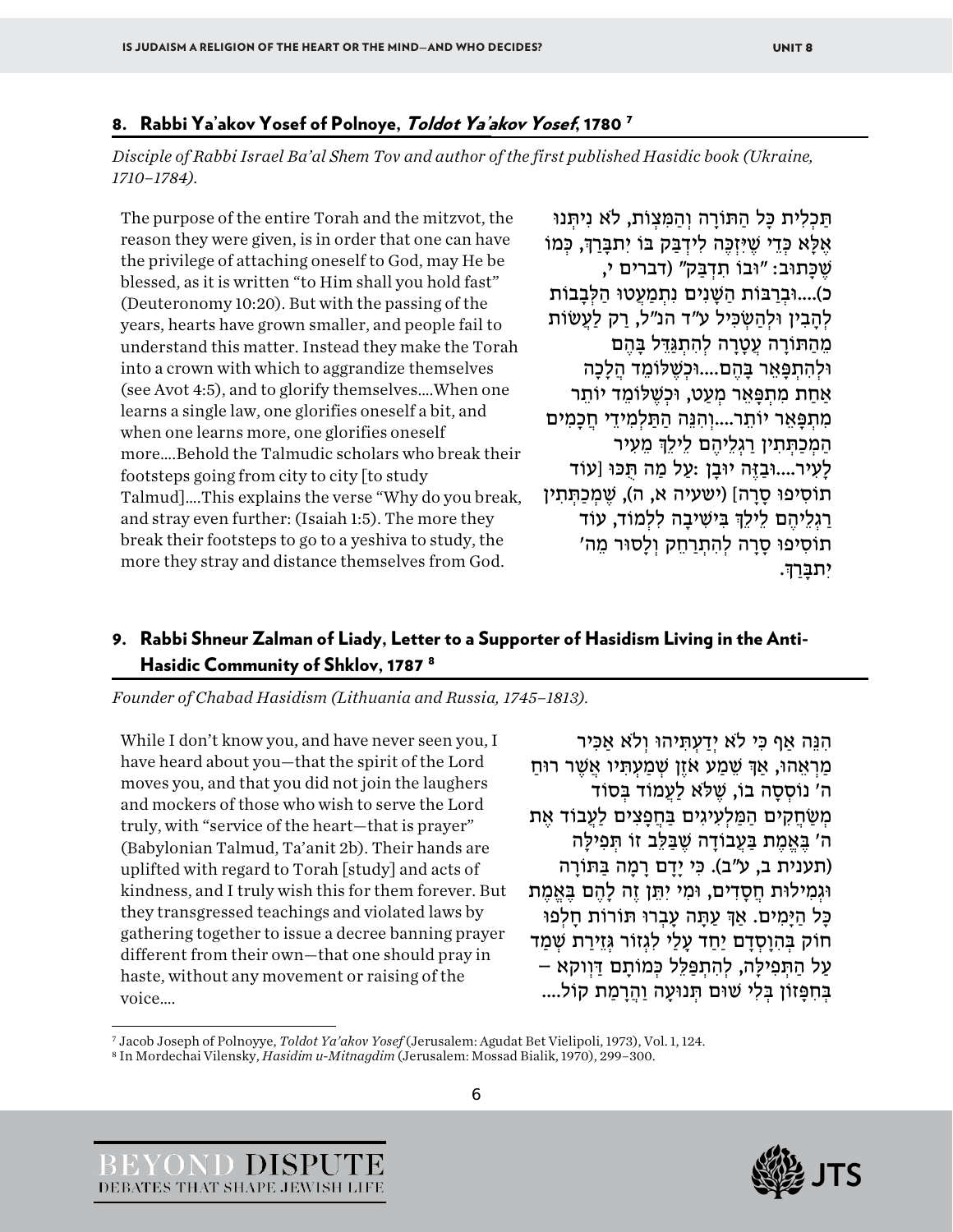Those who say that prayer is [merely] a rabbinic commandment [i.e., not a commandment from the Torah] have never seen light. For while the wording of the liturgy and its recitation three times a day are indeed rabbinic commandments, the matter of prayer is the foundation of the entire Torah. Namely, to know God, recognize His greatness and splendor…to love God, to attach oneself to Him, and to His Torah, and to desire His commandments. This objective is achieved in our times through the recitation of the morning Psalms, the Shema, and the blessings before it and after it—out loud, and with a voice that arouses intention of the heart….Anyone close to God, who has tasted the flavor of prayer a single time, will understand that without it, you cannot even begin to serve God truly, instead [your service] will be "a commandment of human beings, learned by rote" (Isaiah 29:13).

ּ וֹ $\mathbb{C}$ גַם הַאוֹמְרִים תִּפְילַה מִדְּרַבְּנַן לֹא רַאוּ מִאוֹרוֹת מימִיהם. כִּי אֵף שַׁנּוּסַח התּפילה וּמנינהּ ג' פּעמים בּיּוֹם הוּא מִדִּרְבֵּנַן, עִיקָר עָנְיָנַהּ מהוּתָה הוּא יְסוֹד ּכַּל הַתּוֹרַה, לַדַעַת אֶת ה' לְהַכִּיר גַּדְלוּתוֹ וְתִפְאַרְתּוֹ...לְאַהֲבָה אֶת ה' וּלְדַבְקַה בּוֹ וּבְתוֹרַתוֹ וְלַחְפּוֹץ מְאוֹד בִּמְצְווֹתַיו, אֲשֶׁר כָּל עִנְיַן זֶה נַעֲשָׂה לְנוּ בַּזְמַן הְזֶה עַל יְדֵי אֲמִירַת פְּסוּקֵי דְזִמְרָא, וּבִרְכוֹת קְרִיאַת שִׁמע, לְפָנֵיהַ וּלְאַחֲרֵיהַ בְּפֶה מַלֵא וּבִקוֹל 'מְעוֹרֵר כּוונת הַלֶּב....כִּל הַקְּרוֹב אֶל ה וטעם טעם בּתּפילה פּעם אחת, יבין וְיַשְׂכִּיל כִּי בַּלְעָדָהּ לֹא יַרִים אֵישׁ אֶת יִדוֹ וְאֶת רַגְלוֹ לַעֲבוֹד ה' בֵּאֱמֶת, כִּי עִם מִצְוַת אַנַשִׁים מַלוּמֵּדָה (ישַׁעִיה כט, יג).

#### 10. Rabbi Hayyim of Volozhin, *Nefesh Ha-Hayyim*, Introduction to Gate 4, Chapters 2, 4, 6<sup>[9](#page-7-0)</sup>

*Prime disciple of the Vilna Gaon and founder of the Volozhin yeshiva (Belarus, 1749–1821).*

A person's worshiping God with a pure heart can lead him to arrogance. He will look down at someone who does not pray with pure thoughts, who keeps all the commandments written in God's Torah, but without *deveikut*. All the more so, if such a person sees someone studying Torah, and thinks that he is not learning for its own sake, he will sneer at him. Such an attitude is a grave sin. For truly…anyone who performs mitzvot as God commanded us in the Written and Oral Torah, even without *deveikut*, is called a servant of God, and is beloved by Him. The person who studies God's Torah, not for its own sake—although he has not reached the highest level, should not be disdained, even in one's heart. On the contrary, every Jew should show him respect….Even a person whose Torah study is not for its own sake, but for some ulterior motive, will be rewarded by God. As long

גַּם תּוּכַל לִגְרוֹם לַאַדַם הַהְתְנַשָׂאוּת בַּלֶּב, מֵאָשֶׁר הוּאָ עוֹבִד אוֹתוֹ יִת' בַּטְהִרֹת הַלֶּב שִׂיקֵל בְּעֵינִיו חס וְשַׁלוֹם אִם יִרְאֶה מִי וִמְי שֶׁאֵין עִנְיַנֵי עֲבוֹדָתוֹ לו' ית' בְּמַחֲשָׁבַה 'טְהוֹרַה, וּמְקַיֵּים כְּכָל הַכָּתוּב בְּתוֹרַת ה בְּלֹא דְּבֵיקוּת. וְכָל שֶׁכֵּן כְּשֵׁיִּרְאֶה אֵיזֶה אִישׁ ֿעוֹסֶק בְּתוֹרַת ה' וְיִתְבּוֹנֵן עַלַיו שֶׁהוּא שֶׁלֹּא לִשְׁמַהּ, יִתְבַּזֶה בְּעֵינַיו מִאוֹד חַס וְשַׁלוֹם. וְהוּא עָנָיַן פְּלִילִי הַרְחֲמַן יַצְילָנוּ. כִּי בֶּאֱמֶת...כַּל הַמְקַיֵּים מִצְוַת ה' כִּכַל אֲשֶׁר צִיוַנוּ בְּתוֹרַתֶנוּ הַקְדוֹשָׁה שֶׁבִּכְתַב וּבְעַל פֵּה אַף בִּלֹא דְּבֵיקוּת נִקְרָא גַם כֵּן עוֹבֵד אֱלֹהִים, וְאהוּב לְפִנִיו יְתְבַּרְךָ. וְכֵן הַאֲדָם הַעוֹסֵק בְּתוֹרַת ה' אֱפִילוּ שֶׁלֹּא לִשְׁמִהּ, אִם כִּי וִדְּאִי עֵדְיִין אֵינוֹ בַּמַּדְרֵגְה הַגְּבוֹהַה הַאֱמִיתִית, אֲמְנָם חֲלִילַה וַחֲלִילַה



<span id="page-7-0"></span><sup>9</sup> Reprint of Vilna 1874 edition (accessible at: http://hebrewbooks.org/14565), 85–88, 90.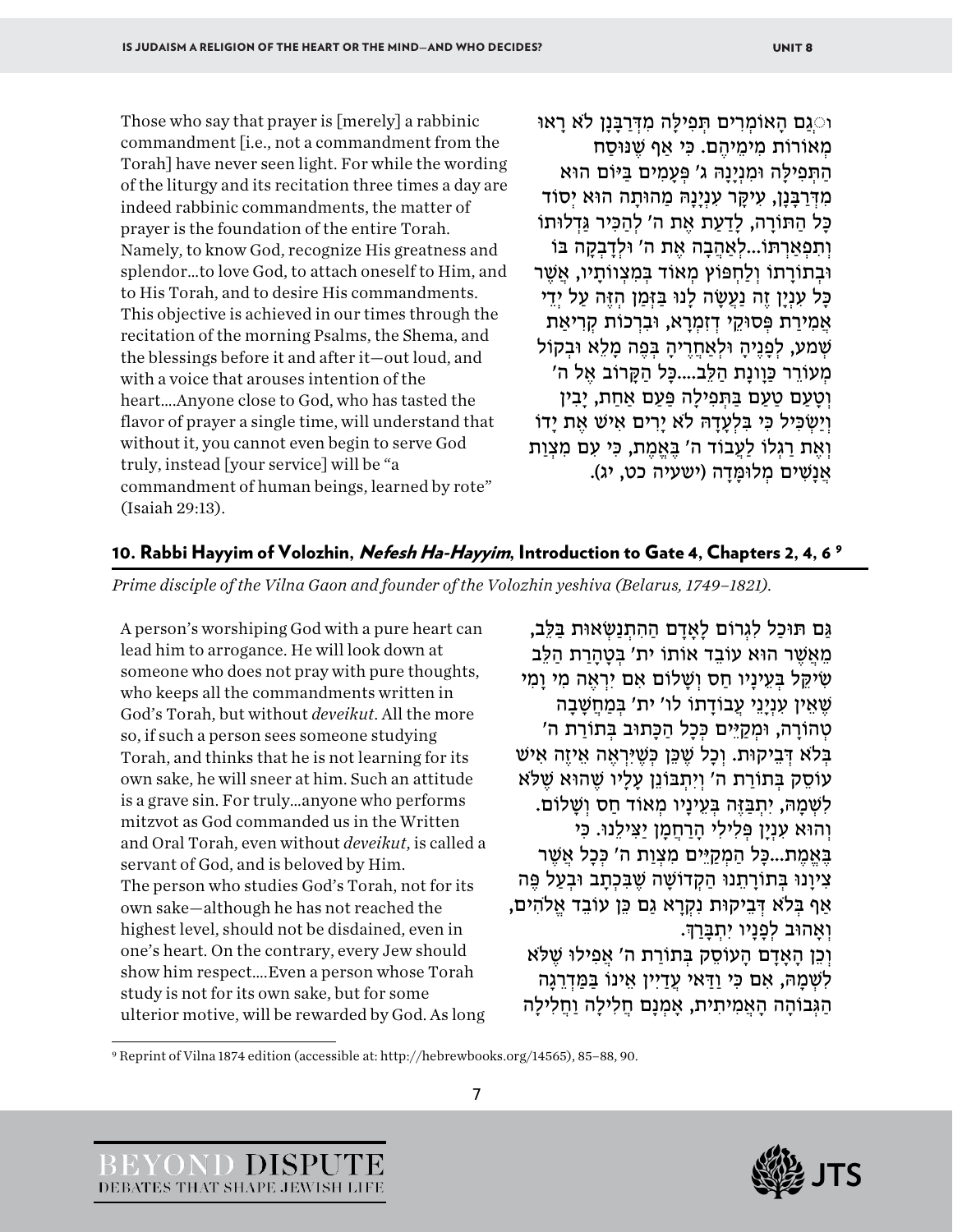as it is not done for the sake of strife, about which our Sages said "It would have been better had his placenta strangled him and he had not been born" [Talmud Yerushalmi 8a; Rashi on Berachot 17a]…

God gives him [a person who studies Torah for an ulterior motive] his just reward for the study of Torah is precious in the eyes of the Lord, more precious than all the commandments, [even if] performed for their own sake with holiness and pure thoughts….For it is an explicit mishnah: "and the study of Torah is equal to all of them" (Peah 1:1)….

Be cautious and do not let the evil temptation beguile you by telling you, "The main thing is to occupy yourself at all times with purifying your thoughts."…Evil temptation tells you "Torah and mitzvot without *deveikut*, attachment to God, is worthless."…It will make you believe that a prayer or mitzvah done with great devotion, holiness and purity—even after its set time has passed—is more precious [to God] than a mitzvah performed at the proper time without devotion….You will end up considering it permitted to disregard the time of a prayer or mitzvah….This is no different that someone blowing the shofar with profound devotion on the first night of Passover instead of eating the prescribed amount of matzah, and eating the prescribed amount of matzah on Rosh Hashanah!...Then, what will be with the Torah? The essential part of every mitzvah is its performance. Purity of thought is something one adds to the performance. It enhances the mitzvah but is not an indispensable condition….God forbid that we should reject a single detail of performing a mitzvah, even the fine point of a rabbinic enactment, let alone change the time of a mitzvah, because of the absence of pure thoughts. And anyone who increases his stringent performance of mitzvot, behold he is praiseworthy.

לִבְזּוֹתוֹ אִפִילוּ בַּלְב, וְאַדְרַבֵּא כַּל אִישׁ יִשְׂרֹאֵל מִחוּיַב לִנְהוֹג גִּם בּוֹ כִּבוֹד....הָרֵי אַ ילוּ האדם שִׁעסקוֹ בּתוֹרתוֹ יִתְבַּרְ ּשִׁלֹּא לִשְׁמהּ כִּרְאוּי, אֶלָּא בַּשָּׁבִיל אֵיזוֹ פְּנַיַה לְגֵרְמֵיהּ — רַק אִם אֵינוֹ לִקְנטוּר ח"ו, אֲשֶׁר עַלָיו אַמְרוּ רז"ל נוֹחַ שֶׁתֵּהַמֵּךְ שָׁלְיַיתוֹ עַל פָּ נָיו (ירושלימי ברכות ח ע"א, רשי על ברכות יז ע"א)... הקב"ה קוֹבֵעַ לוֹ שַׂכֵר טוֹב שֶׁמַגִּיעָ לוֹ הֲרֵי עֵסֶק תּוֹרַתוֹ יַקַר מְאוֹד בְּעֵינַיו יִתְבַּרַךְ, יוֹתֵר מְכַּל הַמִּצְווֹת לִשְׁמַהּ בִּקְדוּשָׁה וְטָהַרַת הַמַּחֲשָׁבַה...שֹׁהֵרִי מִשְׁנַה שָׁלִימַה שַׁנִינוּ "וְ תַ לְמ דוֹ תּוֹ רָ ה כְּ נֶגֶד כּוּ לְם ". (פאה א, א)... לְזֹאת הְזָּהֵר נַפְשְׁדָּ מְאוֹד, שֵׁאֲל יַשְׁיאֵדְ יִצְרְדָּ לֵאמֹר, שֶׁעָיקָר הִכֹּל תִּרְאֶה שֶׁתְּהֶא אִדְּ עִסוּק כַּל ימִידְ לְטַהֵר מַחְשָׁבַתַיִּהָ....יֹאמַר לִדְ שִׁכַּל הִתּוֹרָה וְהַמֵּצוּה שַׁבַּלֹא דְּבִיקוּת אִינִנָּה כִּלוּם... ויראה לך פּנים שִׁכַּל תִּפִילָה אוֹ מִצְוָה שֶׁנַּעֲשִׂית בְּכוונָה עֵצוּמַה בְּקְדוּשָׁה וְטָהַרָה אַף שֶׁלֹּא בְּזְמַנַּהּ, הֲרֵי הִיא יְקַרַה מִקִיּוּם הַמִּצְוה בְּזְמַנַּהּ, שֶׁלֹּא בְּכַוַונַה.... עַד ּ שֶׁמְּמֵילַא יְהֵא לִךְ כְּהֵיתֵר לְהַעֲבִיר מוֹעֵד הַתְּפִילַה והַמִּצְוה...וְכִי מַאי נַפְקוּתַא בֵּין זֶה לְמִי שֶׁהַיָּה תּוֹקֵעַ שׁוֹפָר בְּכַוַונַה עַצוּמַה בְּלֵיל רִאשׁוֹן שֶׁל פֵּסָח, בִּמְקוֹם מִצְוַת אֲכִילַת כַּזַיִת מַצָּה, וְאוֹכֶל הַכַּזַיִת מַצָּה בְּרֹאשׁ הַשָּׁנַה....וְאֵיֶּה מַקוֹם לַתּוֹרַה? הַעְיקָר בְּכַל הַמֶּצְווֹת הוּא חֻלֶק הַמַּעֲשֶׂה. טהרת המַחשַׁבה אִינַהּ אַלָּא מַצְטַרמַת למַעֲשֶׂה, וְלִמְצְוָה וְלֹא לְעָיכּוּבַא....חֲלִילִה וֵחֲלִילַה לַנוּ לִדְחוֹת שׁוּם פְּרַט מִפְּרָטֵי הַ מַּעֲשֶׂה, אַף דִּיקְדּוּק אֶחַד מִדְּבְרֵי סוֹפְרִים וְכַּל שֶׁכֵּן לְשָׁנּוֹת זְמַנַּהּ חַס וְשַׁלוֹם בִּשְׁבִיל מִנִיעַת טַהַרַת הַמַּחִשָּׁבַה, וְכָל הַמַּרְבֶּה לְדַקְדֶק בְּמַעֲשָׂיו הָרֵי זֶה מְשִׁוּבַּח.